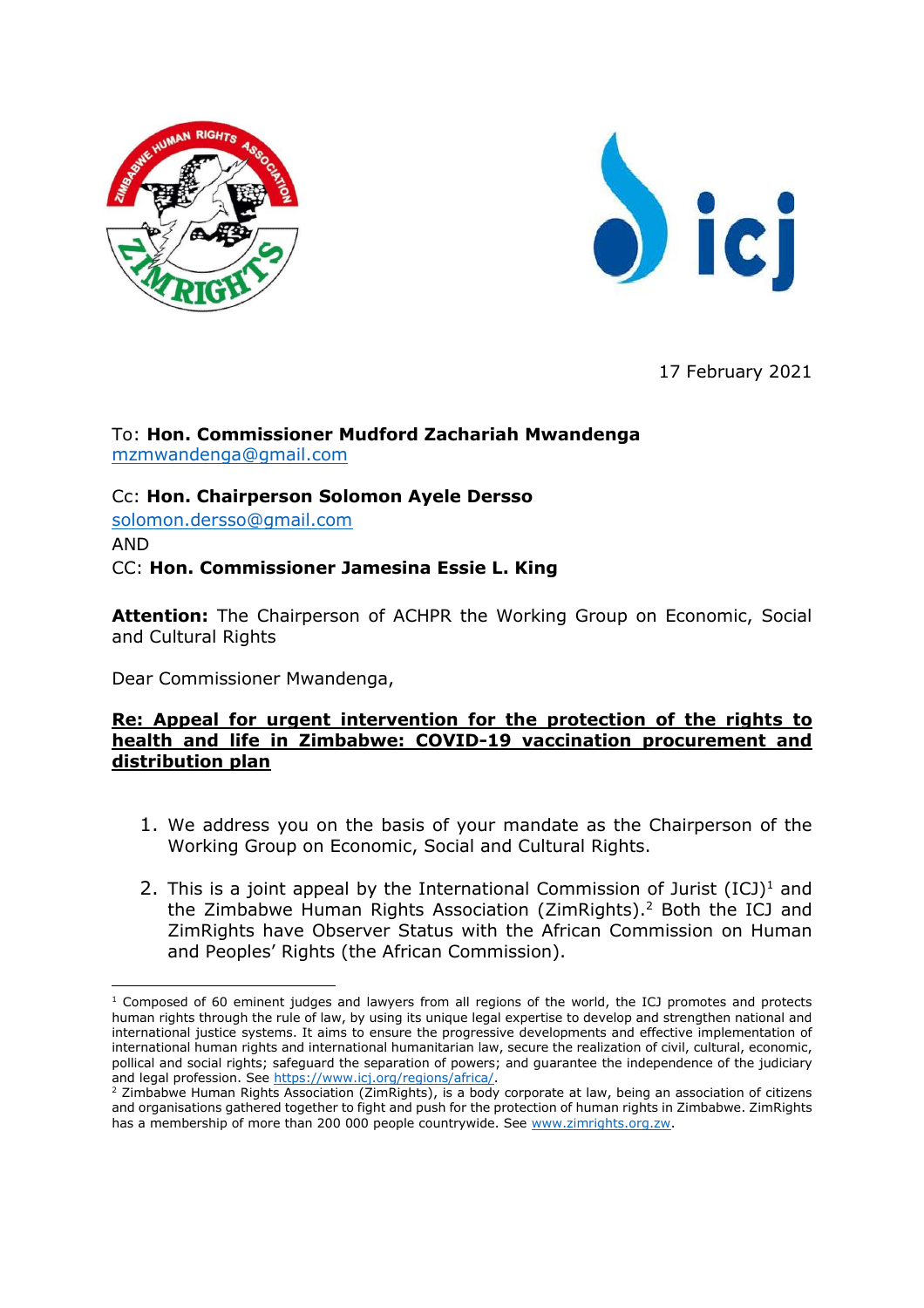- 3. The COVID–19 pandemic has had a major effect on populations across all countries of the world. <sup>3</sup> COVID-19 vaccines are a critical component of countering the pandemic and its adverse impacts. Provision of access to the COVID-19 vaccines is therefore necessary for States, singly and collectively, through international cooperation, to meet their obligations to realize the human rights of all people.
- 4. Having seen the failure of the Government of Zimbabwe to exercise due diligence in its efforts to acquire vaccines and in the development of a COVID-19 vaccine deployment plan, and observing the grave risk to human rights posed by such inaction, we approach your esteemed office requesting you to implore the government of Zimbabwe to act in the best interest of the population by upholding the rights to health and life of all persons in Zimbabwe.
- 5. Zimbabwe, like other countries across the world, has been hard hit by the rampant COVID-19 pandemic, <sup>4</sup> which is threatening constitutionally and internationally protected human rights of all its inhabitants. <sup>5</sup> The emerging availability of COVID-19 vaccines has come as a relief to many around the world. However, unlike other countries such as neighbouring South Africa, Zimbabwe has developed no clear deployment plan for the much-needed vaccine. This leaves members of the general public without the expectation of protection from the State authorities, who have been largely uncommunicative on its vaccine readiness and strategy. 6
- 6. As a result of this dearth of action and absence of transparency, ZimRights approached the High Court of Zimbabwe on an urgent basis with the aim of ensuring protection of the rights to life and health. The application was filed on 3 February 2021 and dismissed by the High Court on 8 February 2021 based on its view that the matter lacked urgency.<sup>7</sup> As a result, the matter was removed from the urgent roll and will automatically be rolled on the normal roll. Due to the lockdown orders, the courts are only permitted to deal with urgent matters.<sup>8</sup> An Appeal has since been lodged by ZimRights

<sup>&</sup>lt;sup>3</sup> WHO Coronavirus Dashboard, available at[: https://www.who.int/emergencies/diseases/novel-coronavirus-](https://www.who.int/emergencies/diseases/novel-coronavirus-2019?gclid=Cj0KCQiApY6BBhCsARIsAOI_GjZbnbQ3JMcn_lSfFCMKGNRRuGCm2aF29a0rjnoToUoej0WwouUPQbIaAmeOEALw_wcB)[2019?gclid=Cj0KCQiApY6BBhCsARIsAOI\\_GjZbnbQ3JMcn\\_lSfFCMKGNRRuGCm2aF29a0rjnoToUoej0WwouUPQbI](https://www.who.int/emergencies/diseases/novel-coronavirus-2019?gclid=Cj0KCQiApY6BBhCsARIsAOI_GjZbnbQ3JMcn_lSfFCMKGNRRuGCm2aF29a0rjnoToUoej0WwouUPQbIaAmeOEALw_wcB) [aAmeOEALw\\_wcB.](https://www.who.int/emergencies/diseases/novel-coronavirus-2019?gclid=Cj0KCQiApY6BBhCsARIsAOI_GjZbnbQ3JMcn_lSfFCMKGNRRuGCm2aF29a0rjnoToUoej0WwouUPQbIaAmeOEALw_wcB)

<sup>4</sup> According to the Ministry of Health and Child Care Situation Report, as at 09 February 2021, Zimbabwe had recorded at least 34 864 cases, 29 471 recoveries and 1 364 deaths.

<sup>5</sup> Section 48 of the Constitution of Zimbabwe Amendment (No.20)2013.

<sup>&</sup>lt;sup>6</sup> Newday "We don't know what vaccine to buy: Govt" (10 Feb 2020), available at: <https://www.newsday.co.zw/2021/02/we-dont-know-what-vaccine-to-buy-govt/>

<sup>&</sup>lt;sup>7</sup> High Court of Zimbabwe, Case Number HC 83/2021.

<sup>&</sup>lt;sup>8</sup> See Practice Direction 4 of 2021, available at: [http://www.jsc.org.zw/practicedirections.](http://www.jsc.org.zw/practicedirections)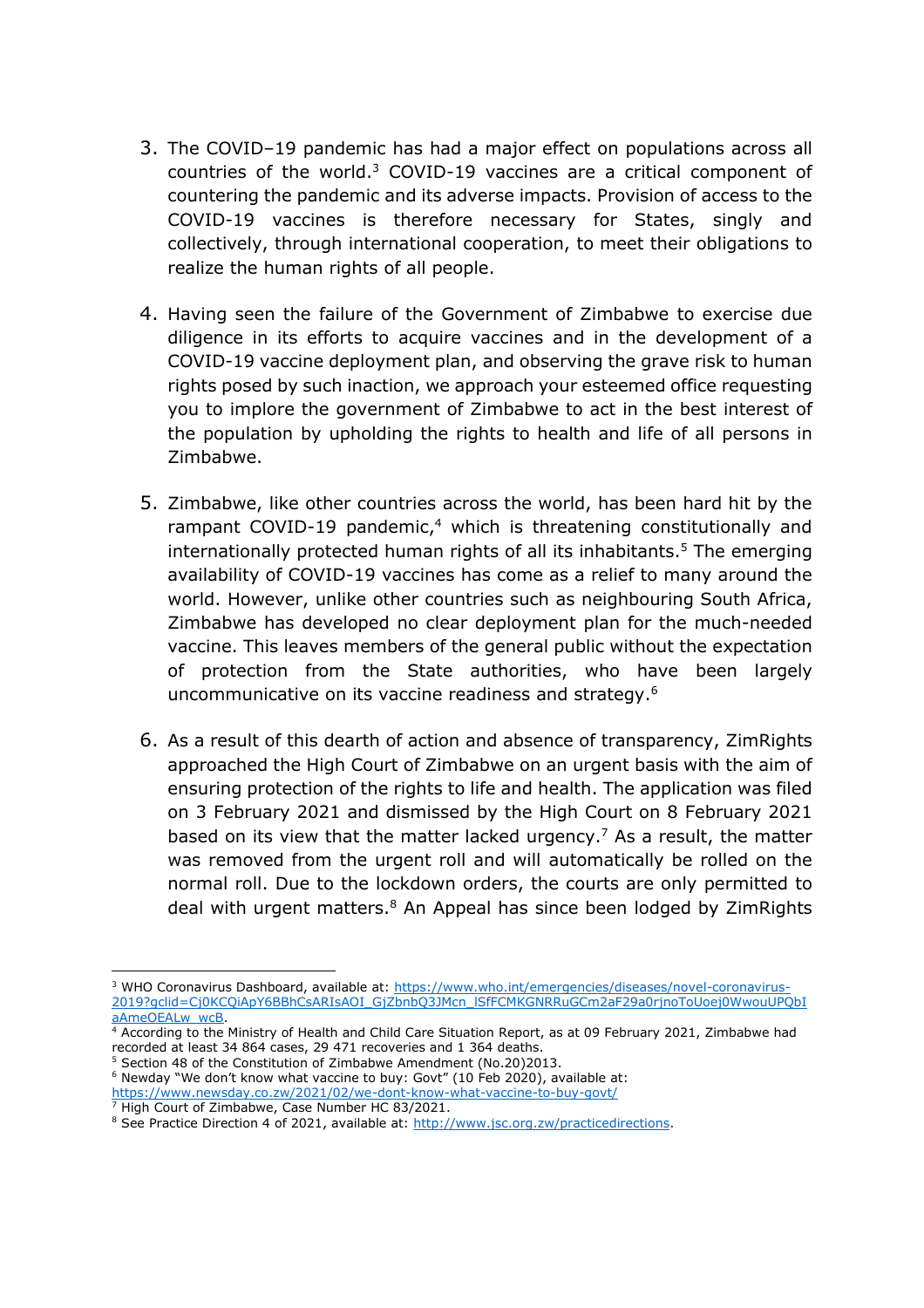and the outcome is awaiting determination by the Supreme Court of Zimbabwe.

## **A. Background: COVID-19 in Zimbabwe**

- 7. Globally, domestic and international health authorities, such as the WHO, have responded to the pandemic through the rapid development and registration of COVID-19 vaccines. States have been fighting the COVID-19 virus through several different methods though their impact, effectiveness and compliance with human rights law standards have often fallen short. 9
- 8. Notwithstanding the availability of COVID-19 vaccines on the global market, the Government of Zimbabwe has failed and/or neglected to put in place necessary measures to ensure the roll out and availability of the COVID-19 vaccines to its population, in compliance with its obligations under article  $16(2)^{10}$  of the African Charter on Human and Peoples' Rights (the African Charter) and the articles 2 and 12 of International Covenant on Economic, Social and Cultural Rights (ICESCR).<sup>11</sup> Their failure has resulted in and will exacerbate unnecessary loss of life, a right also protected by the article 4 of the African Charter<sup>12</sup> and article 6 of the International Covenant on Civil and Political Rights.<sup>13</sup>
- 9. In short, it is our submission that the Government of Zimbabwe's acts and omissions constitute of their obligations to protect the rights of people in

<sup>&</sup>lt;sup>9</sup> ICJ "Living Like People Who Die Slowly: The Need for Right to Health Compliant COVID-19 Responses" (1 Sep 2020), available at: [https://www.icj.org/icj-new-global-report-shows-that-the-right-to-health-must-be-central](https://www.icj.org/icj-new-global-report-shows-that-the-right-to-health-must-be-central-to-state-responses-to-covid-19/)[to-state-responses-to-covid-19/.](https://www.icj.org/icj-new-global-report-shows-that-the-right-to-health-must-be-central-to-state-responses-to-covid-19/)

 $10$  Article 16 reads: "(1) Every individual shall have the right to enjoy the best attainable state of physical and mental health. (2) State Parties to the present Charter shall take the necessary measures to protect the health of their people and to ensure that they receive medical attention when they are sick." <sup>11</sup> Article 12 of ICESCR reads:

<sup>&</sup>quot;1. The States Parties to the present Covenant recognize the right of everyone to the enjoyment of thehighest attainable standard of physical and mental health.

<sup>2.</sup> The steps to be taken by the States Parties to the present Covenant to achieve the full realization of this right shall include those necessary for:

<sup>(</sup>a) The provision for the reduction of the stillbirth-rate and of infant mortality and for the healthy development of the child;

<sup>(</sup>b) The improvement of all aspects of environmental and industrial hygiene;

<sup>(</sup>c) The prevention, treatment and control of epidemic, endemic, occupational and other diseases;

<sup>(</sup>d) The creation of conditions which would assure to all medical service and medical attention in the event of sickness."

<sup>&</sup>lt;sup>12</sup> Article 4 reads: "Human beings are inviolable. Every human being shall be entitled to respect for his life and the integrity of his person. No one may be arbitrarily deprived of this right."

<sup>13</sup> See UN Human Rights Committee (HRC), *General comment no. 36, Article 6 (Right to Life)*, 3 September 2019, CCPR/C/GC/35, available at: [https://www.refworld.org/docid/5e5e75e04.html,](https://www.refworld.org/docid/5e5e75e04.html) para 26 ("The duty to protect life also implies that States parties should take appropriate measures to address the general conditions in society that may give rise to direct threats to life or prevent individuals from enjoying their right to life with dignity").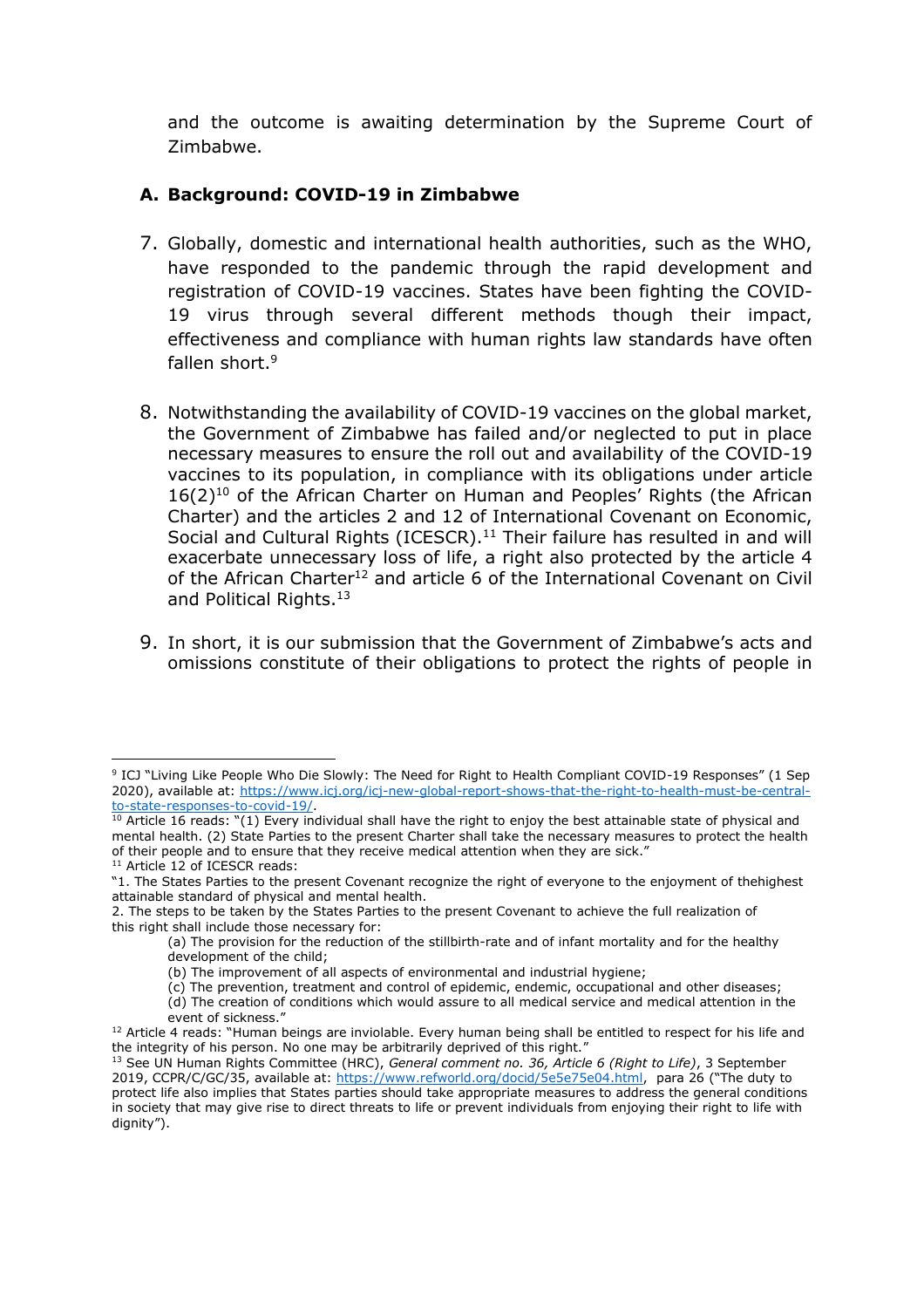Zimbabwe to life and health protected by the Constitution of Zimbabwe, $14$ the African Charter<sup>15</sup> and ICESCR.<sup>16</sup>

- 10. This view is supported by the UN Committee on Economic, Social and Cultural Rights' (CESCR) December 2020 in a statement on universal and equitable access to vaccines, which stressed that: "*every person has a right to have access to a vaccine for COVID-19 that is safe, effective and based on the application of the best scientific developments*". It further implored States to "*give maximum priority to the provision of vaccines for COVID-19 to all persons"*. 17
- 11. COVID-19 vaccines are a necessary component of a set of required public health responses which present the only possibility of dealing effectively and permanently with COVID-19. Zimbabwe therefore has a duty in terms of domestic and international human rights law to plan to acquire and rollout COVID-19 vaccine access and communicate such a comprehensive plan to the public at large.<sup>18</sup>

### **B. Does Zimbabwe have a vaccine deployment and acquisition plan?**

12. On 9 February 2021, President Emmerson Mnangagwa announced that Zimbabwe had received a donation from China of 200,000 Sinopharm vaccine dose and reportedly purchased an additional 600,000 doses of the same vaccine.<sup>19</sup> He also indicated that a vaccine deployment strategy was being finalized that would see at least 60 percent of the population inoculated. No further details have been provided about this strategy.<sup>20</sup>

[https://www.refworld.org/docid/4538838d0.html,](https://www.refworld.org/docid/4538838d0.html) paras 43(d)(e),(f), 44(b), 54-55.

 $19$  "Zimbabwe's vaccine procurement: what we know so far" (12 Feb 2021), available at: [https://newzwire.live/zimbabwes-vaccine-procurement-what-we-know-so-far/.](https://newzwire.live/zimbabwes-vaccine-procurement-what-we-know-so-far/)

<sup>&</sup>lt;sup>14</sup> See Sections 29, 48 and 79 of the Constitution of Zimbabwe Amendment (No.20) 2013. Section 29, in particular reads:

<sup>&</sup>quot;29. Health services

<sup>1.</sup> The State must take all practical measures to ensure the provision of basic, accessible and adequate health services throughout Zimbabwe.

<sup>2.</sup> The State must take appropriate, fair and reasonable measures to ensure that no person is refused emergency medical treatment at any health institution.

<sup>3.</sup> The State must take all preventive measures within the limits of the resources available to it,

including education and public awareness programmes, against the spread of disease."

<sup>&</sup>lt;sup>15</sup> Article 16 of the African Charter.

<sup>&</sup>lt;sup>16</sup> Article 12 of the International Covenant on Economic, Social and Cultural Rights.

<sup>&</sup>lt;sup>17</sup> "Statement on universal and equitable access to vaccines for the coronavirus disease" (COVID-19) E/C.12/2020/2 (15 Dec 2020), available at:

https://tbinternet.ohchr.org/\_layouts/15/treatybodyexternal/Download.aspx?symbolno=E/C.12/2020/2&Lang= en.

<sup>18</sup> UN Committee on Economic, Social and Cultural Rights (CESCR), *General Comment No. 14: The Right to the Highest Attainable Standard of Health (Art. 12 (Art. 2 of the International Covenant on Economic, Social and Cultural Rights)*, 11 August 2000, E/C.12/2000/4, available at:

<sup>&</sup>lt;sup>20</sup> ZBC News "Zimbabwe to receive 200 000 doses of Covid-19 vaccine from China" (9 Feb 2021), available at: [https://www.zbcnews.co.zw/zimbabwe-to-receive-200-000-doses-of-covid-19-vaccine-from-china/.](https://www.zbcnews.co.zw/zimbabwe-to-receive-200-000-doses-of-covid-19-vaccine-from-china/)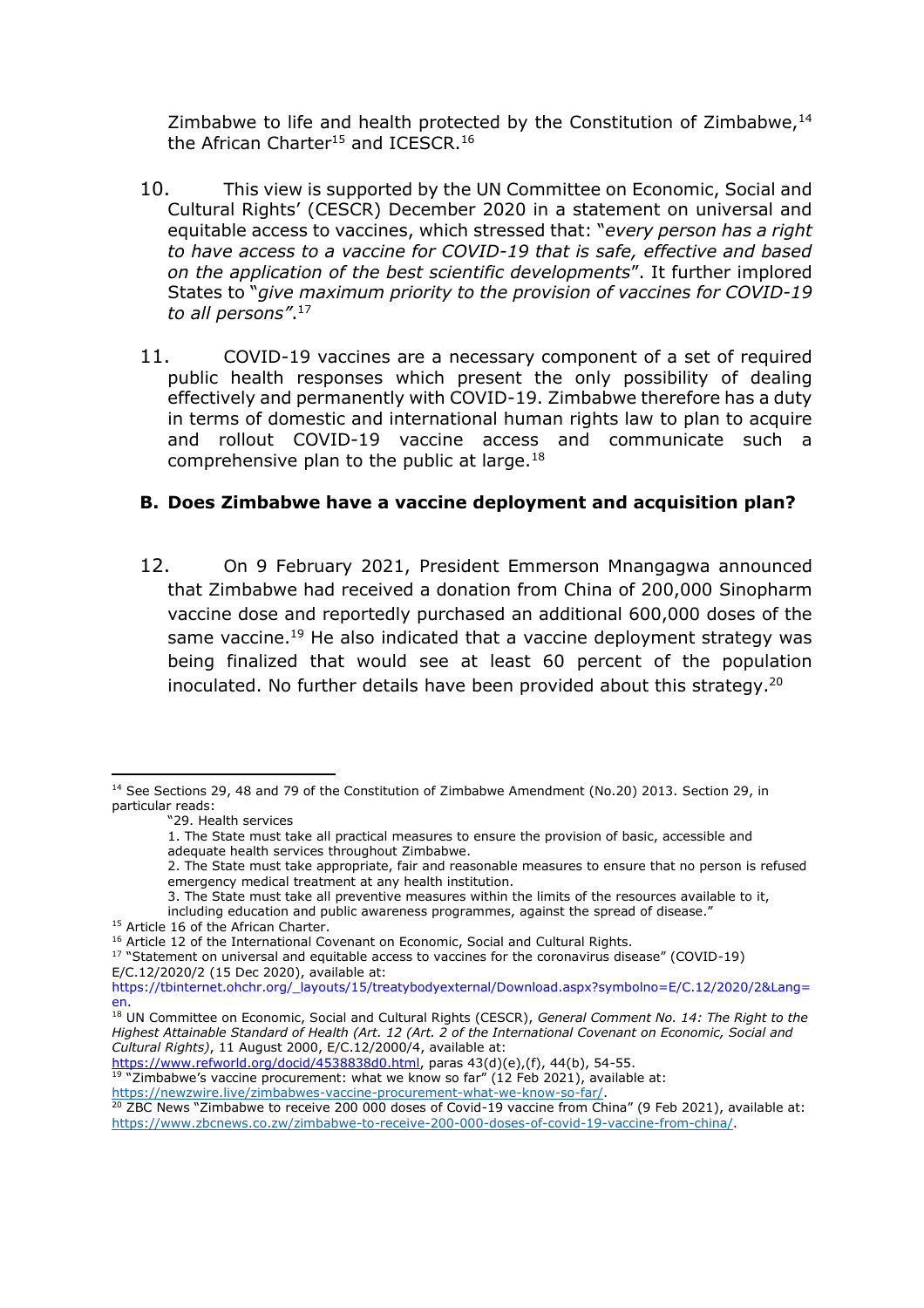- 13. On 9 February 2021, in a post-Cabinet briefing the Minister of Information, Publicity and Broadcasting services announced that the Cabinet had received updates from the Minister of Health and Childcare and the Minister of Finance and Economic Development regarding their intention towards procurement and rollout of the COVID-19 vaccines in Zimbabwe. It was also announced that a budget of 100 million dollars had been set aside for same by the State.<sup>21</sup> However, no detailed plan has been provided beyond this expression of intent.
- 14. As of 3 February 2021, Zimbabwe had been allocated 1,152,000 doses under the World Health Organization COVAX facility. However, COVAX has issued a precautionary note that its indicative distributions was intended to provide an interim guidance to facility participants" and therefore it is "not binding and may be subject to change"<sup>22</sup> Zimbabwe is also entitled three million doses procured through the African Union. $^{23}$
- 15. In our view, and on the publicly available information, the Government of Zimbabwe has failed to:
	- *Provide clear and consistent, scientifically accurate information to its population about vaccines*. This contravenes the States obligation, which, as the CESCR underscored in its General Comment 14 (2000) requires access to information as an integral component of the right to health and is one of the overlapping dimensions to accessibility of the health facilities, goods and services.<sup>24</sup>
	- *Provide consistent and complete information* about the availability of funds and resources for the acquisition of any COVID-19 vaccines.
	- *Establish clear measures, policies, regulations, protocols and a comprehensive plan* for the acquisition and rollout of COVID- 19 vaccines.
	- *Provide detailed information on the COVID-19 vaccine storage and distribution* infrastructure.

at[:https://www.who.int/docs/default-source/coronaviruse/act-accelerator/covax/covax-interim-distribution](https://www.who.int/docs/default-source/coronaviruse/act-accelerator/covax/covax-interim-distribution-forecast.pdf?sfvrsn=7889475d_5)[forecast.pdf?sfvrsn=7889475d\\_5.](https://www.who.int/docs/default-source/coronaviruse/act-accelerator/covax/covax-interim-distribution-forecast.pdf?sfvrsn=7889475d_5)

 $23$  "Zimbabwe's vaccine procurement: what we know so far" (12 Feb 2021), available at: [https://newzwire.live/zimbabwes-vaccine-procurement-what-we-know-so-far/.](https://newzwire.live/zimbabwes-vaccine-procurement-what-we-know-so-far/)

<sup>&</sup>lt;sup>21</sup> Live Cabinet Post-Decisions Matrix, available at:

<https://www.facebook.com/2648197815405968/videos/230548638711019>; "Cabinet gets updates on vaccines roll-out" (10 Feb 2021), available at: [https://www.herald.co.zw/cabinet-gets-updates-on-vaccines-roll-out/.](https://www.herald.co.zw/cabinet-gets-updates-on-vaccines-roll-out/) <sup>22</sup> The Covax Facility: Interim Distribution Forecast (3 Feb 2021), available

<sup>24</sup> UN Committee on Economic, Social and Cultural Rights (CESCR), *General Comment No. 14: The Right to the Highest Attainable Standard of Health (Art. 12 (Art. 2 of the International Covenant on Economic, Social and Cultural Rights)*, 11 August 2000, E/C.12/2000/4, available at: [https://www.refworld.org/docid/4538838d0.html,](https://www.refworld.org/docid/4538838d0.html) para 12(b).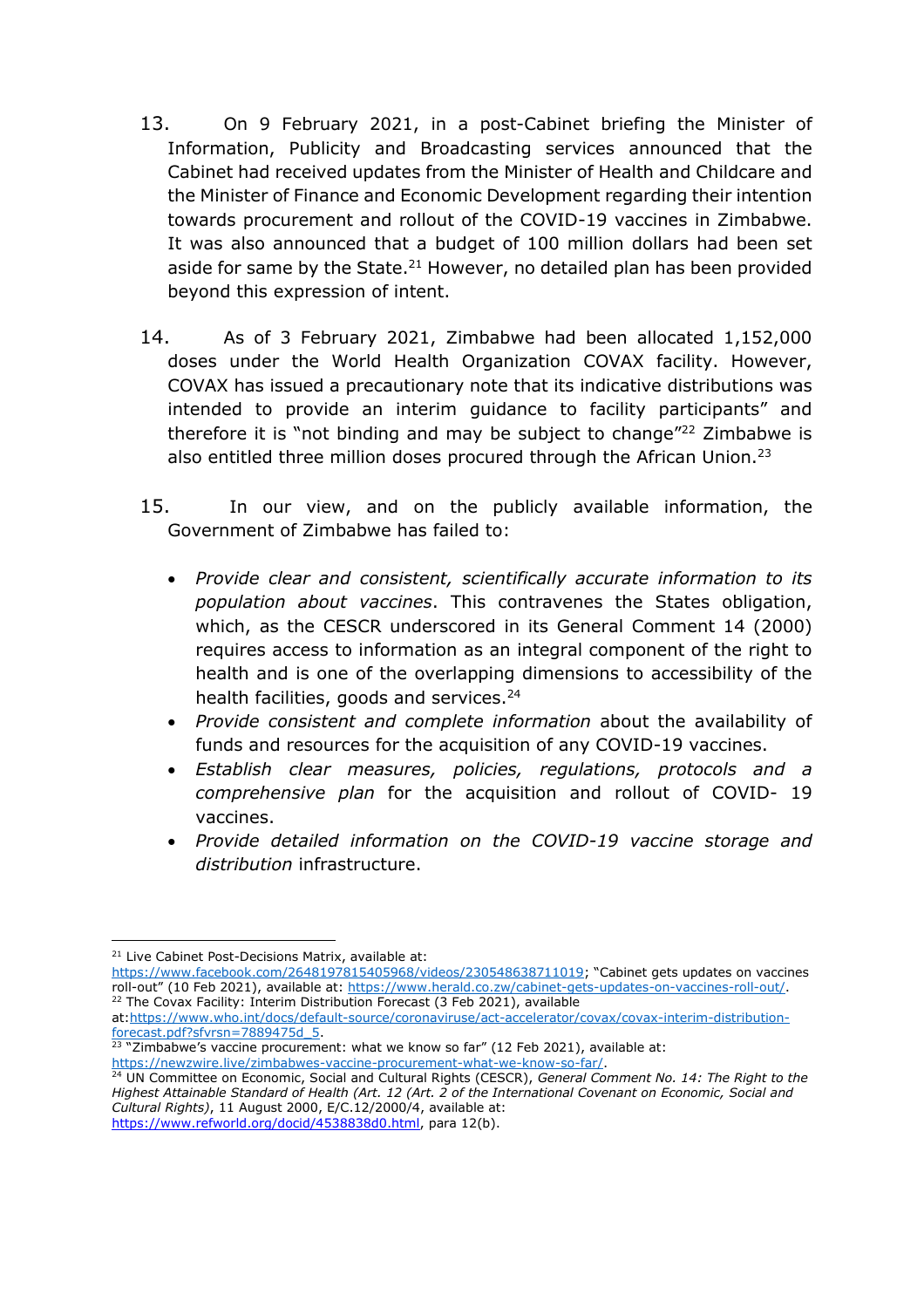16. These failures to put in place the necessary measures that safeguard the rights to life and health of its population is in serious breach of Zimbabwe's international human rights obligations and the requirements of its domestic law. The Government's response regarding COVID-19 vaccines is costing – and will continue to cost – lives and exacerbate ill-health.

# **C. Violations of Zimbabwe's Human Rights Obligations**

- 17. People in Zimbabwe have a right to life, in terms of domestic, regional and international law standards. In addition, they have a right to healthcare protected under Section 76 of the Constitution of Zimbabwe<sup>25</sup> and Article 16 of the African Charter, also read consistently with Article 12 of the ICESCR. Further Section 29 of the Constitution is incisive. It obligates the State authorities to take all practical measures to ensure the provisions of basic accessible and adequate health services throughout Zimbabwe. Section 29(3) in particular obligates the government to take all preventive measures within the limits of resources available to it, including education and public awareness programmes against the spread of diseases.<sup>26</sup>
- 18. Section 76 of the Constitution, like Article 1 of the African Charter obligates the State to take legislative and other measures, within the limits of the resources available to it, to achieve the progressive realization of the right to health. It is our respectful contention that the Government of Zimbabwe by failing to produce a detailed policy framework, regulatory framework, and financial plan relevant to the acquisition and roll out of COVID-19 vaccines and further failing to provide detailed information on its plan of action in so far as COVID-19 vaccines are concerned, is in clear breach of domestic law and international law.
- 19. This in turn has amounted to a direct breach of the rights of individuals in Zimbabwe as protected in the African Charter in particular Article 16. As a State party to the African Charter, Zimbabwe is obliged to

<sup>&</sup>lt;sup>25</sup> Article 76 reads:

<sup>&</sup>quot;76. Right to health care

<sup>1.</sup> Every citizen and permanent resident of Zimbabwe has the right to have access to basic healthcare services, including reproductive health-care services.

<sup>2.</sup> Every person living with a chronic illness has the right to have access to basic healthcare services for the illness.

<sup>3.</sup> No person may be refused emergency medical treatment in any health-care institution.

<sup>4.</sup> The State must take reasonable legislative and other measures, within the limits of the resources

available to it, to achieve the progressive realisation of the rights set out in this section." <sup>26</sup> See in general, ICJ "A Guide for the Litigation of Economic, Social and Cultural Rights in Zimbabwe" (2015), available at: [https://www.icj.org/wp-content/uploads/2016/09/Zimbabwe-Guide-ESCR-web-Publications-](https://www.icj.org/wp-content/uploads/2016/09/Zimbabwe-Guide-ESCR-web-Publications-Thematic-Report-2015-ENG.pdf)[Thematic-Report-2015-ENG.pdf](https://www.icj.org/wp-content/uploads/2016/09/Zimbabwe-Guide-ESCR-web-Publications-Thematic-Report-2015-ENG.pdf) and ICJ "A Guide for the Legal Enforcement and Adjudication of Economic, Social and Cultural Rights in South Africa" (2019), available at: [https://www.icj.org/wp](https://www.icj.org/wp-content/uploads/2019/08/South-Africa-Guide-ESCR-Publications-Thematic-Report-2019-ENG.pdf)[content/uploads/2019/08/South-Africa-Guide-ESCR-Publications-Thematic-Report-2019-ENG.pdf.](https://www.icj.org/wp-content/uploads/2019/08/South-Africa-Guide-ESCR-Publications-Thematic-Report-2019-ENG.pdf)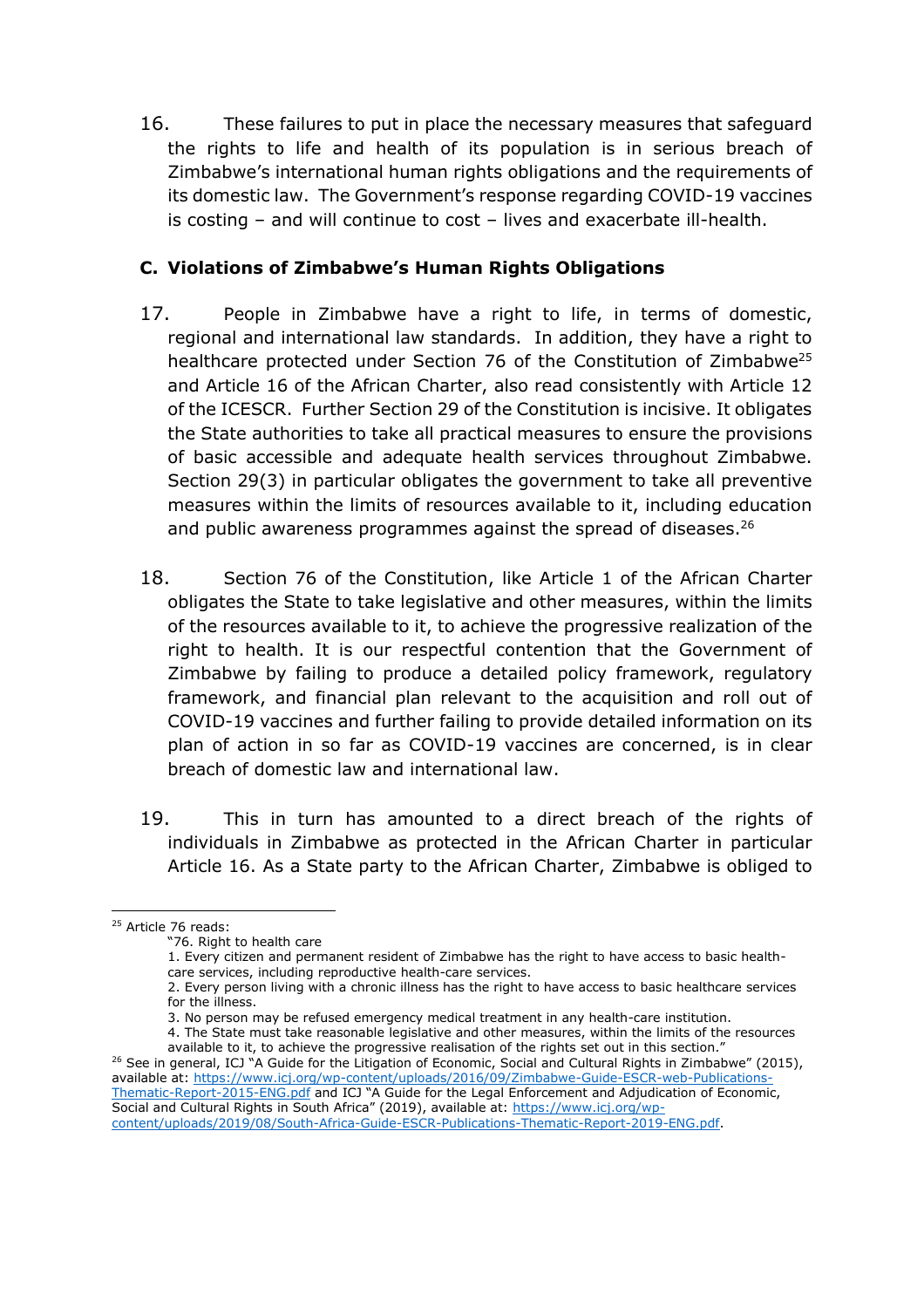provide the highest attainable standard of both physical and mental health to its inhabitants. The government of Zimbabwe has not taken all necessary and reasonable measures to protect the right to health in relation to COVID-19.

# **D. Plea to the African Commission on Human and People's Rights**

- 20. To address the general failure by Zimbabwe to fulfil its obligations, we request your assistance in bringing this matter before the African Commission on Human and Peoples' Rights (ACHPR) in your capacity as the Chairperson on the Working Group on Economic, Social and Cultural Rights.<sup>27</sup> By your intervention it may be possible to secure vital information from the Government of Zimbabwe about its national plan for COVID-19 vaccine procurement, distribution and roll-out, including any resources it has set aside for these efforts. We have not been able to access such information, despite attempts through judicial, executive and legislative channels.
- 21. In our view, it would also be apposite to remind the Government of Zimbabwe of its obligations under international law to take steps to realize the rights to health and life of all, and in particular, persons from marginalized and disadvantaged groups.
- 22. It is our continued fear that very few Zimbabweans will access the much-needed vaccine in an equitable and non-discriminatory manner if it's rolling out is shrouded in official secrecy. We fear that the real risk that the acquisition and administration of vaccines could be beset by corruption given the historically endemic nature of corruption and maladministration in Zimbabwe. $28$  We therefore would request that you urgently urge the Government of Zimbabwe to:

[https://www.achpr.org/sessions/resolutions?id=480;](https://www.achpr.org/sessions/resolutions?id=480) J King "Building Back Better–Can COVID-19 Renew African States' Commitment to African Charter ESCR Obligations?", available at:

[http://opiniojuris.org/2020/12/07/covid-19-and-africa-symposium-building-back-better-can-covid-19-renew](http://opiniojuris.org/2020/12/07/covid-19-and-africa-symposium-building-back-better-can-covid-19-renew-african-states-commitment-to-african-charter-escr-obligations/)[african-states-commitment-to-african-charter-escr-obligations/.](http://opiniojuris.org/2020/12/07/covid-19-and-africa-symposium-building-back-better-can-covid-19-renew-african-states-commitment-to-african-charter-escr-obligations/)

 $28$  The Guardian "Zimbabwe health minister facing coronavirus corruption charge sacked" (9 July 2020), available at: [https://www.theguardian.com/global-development/2020/jul/09/zimbabwe-health-minister-facing](https://www.theguardian.com/global-development/2020/jul/09/zimbabwe-health-minister-facing-coronavirus-corruption-charge-sacked)[coronavirus-corruption-charge-sacked](https://www.theguardian.com/global-development/2020/jul/09/zimbabwe-health-minister-facing-coronavirus-corruption-charge-sacked); Daily Maverick "Covid-19 and the epidemic of corrupt governments: 'A heart-wrenching, unscrupulous and filthy feeding frenzy" (2 August 2020), available at: [https://www.dailymaverick.co.za/article/2020-08-02-covid-19-and-the-epidemic-of-corrupt-governments-a](https://www.dailymaverick.co.za/article/2020-08-02-covid-19-and-the-epidemic-of-corrupt-governments-a-heart-wrenching-unscrupulous-and-filthy-feeding-frenzy/)[heart-wrenching-unscrupulous-and-filthy-feeding-frenzy/.](https://www.dailymaverick.co.za/article/2020-08-02-covid-19-and-the-epidemic-of-corrupt-governments-a-heart-wrenching-unscrupulous-and-filthy-feeding-frenzy/)

<sup>&</sup>lt;sup>27</sup> We are aware of and applaud the general guidance provided by the Commission thus far on human rights compliant COVID-19 responses in Africa. See, ACHPR/Res. 449 (LXVI) 2020, available at: